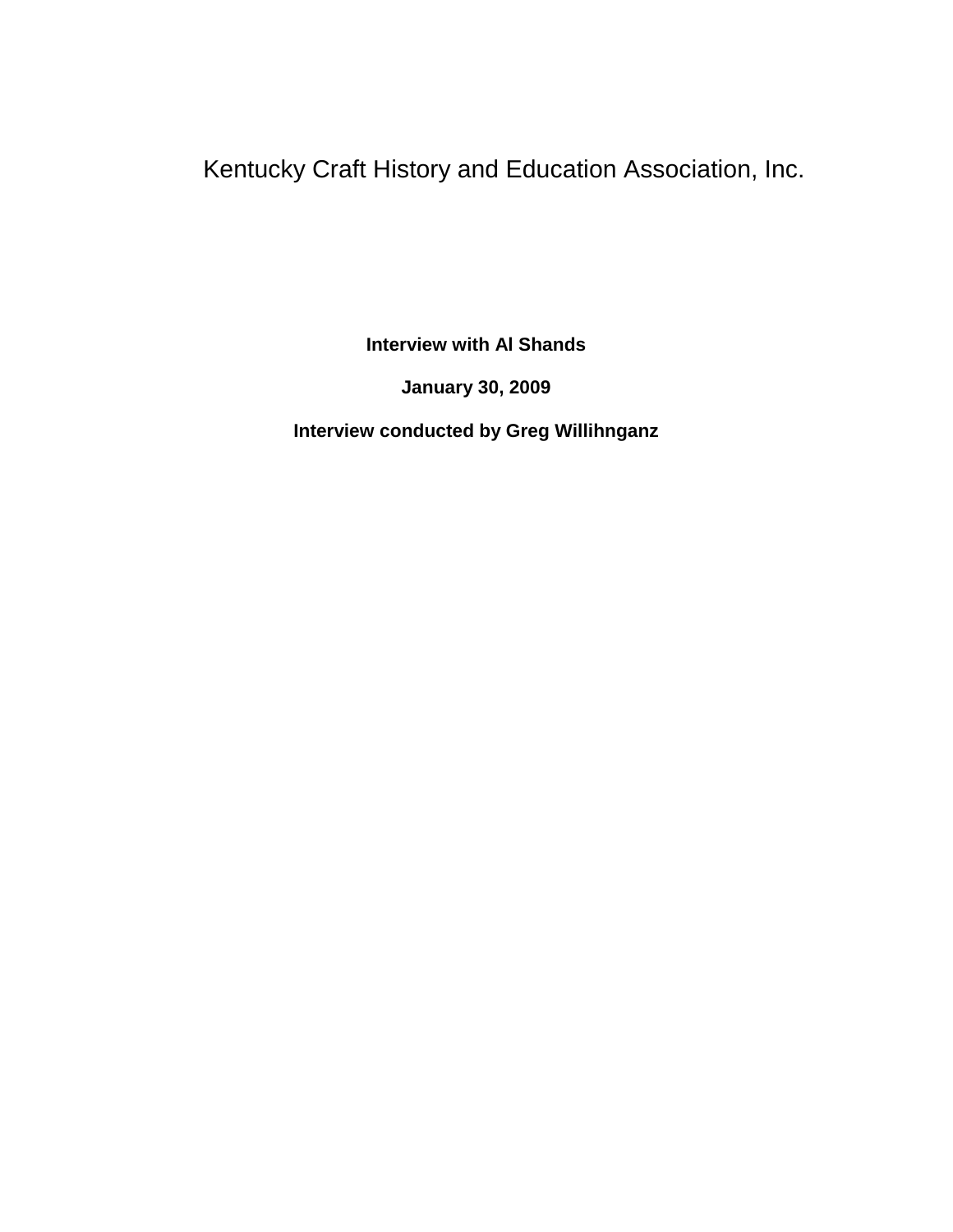WILLIHNGANZ: Thank you Al for taking time to do this interview, and perhaps you can tell us initially, a little bit about you and your wife Mary's involvement with the Kentucky Museum of Art and Craft.

SHANDS: Well of course Mary should be giving this interview and not me. She was the one that really was the, the founder of the organization anyways, and I was sort of a bystander. Sort of went through the process with her, but she was the one who was experiencing it first hand, and doing first hand. So my, my view is, would be somewhat different, I'm sure, from hers. This whole thing began with the, what was known as the Kentucky Art and Craft Foundation. It was started basically because of Phyllis George Brown. She had become the first lady of Kentucky. She wanted something that would be identified with her name. It would sort of make a place, a notch for her in the state. And, she decided it would be Kentucky craft. And so, she came to Mary, and at that time Mary was very much involved in sort of public issues within the state. And, asked her if she would be willing to start this up, and so, and of course, Phyllis didn't really know anybody much in the state when she came here, and Mary knew a lot of people. So, Mary was able to start off, basically, what was originally a women's organization. There were no men involved in this at all. Which I think was a very smart move. The group had no men for a long time. And, these were started off with friends of hers, but also there was a sort of key player like Lois Matheus, who was…now Mary didn't really know a lot about Kentucky craft, I must say, but Lois did. And, there were others that did. And, they were able to sort of get the thing going. Which she was…Mary at heart is sort of a camp counselor. And so, she was very good at sort of raising the flag and getting all the rules together, and doing these things.

And, it was a lot of fun, because Phyllis was enjoying, was in it. And, a lot of meetings took place at the Governor's Mansion. And, it became somewhat, also sort of, a glamour thing because of Phyllis. Phyllis was always tied very much to, to selling, and she still is. And so, she had a good friend who was the head of the, of the Bloomingdales. And so, she got this idea, maybe through him, of having a Kentucky Craft Shop at Bloomingdales. So, with her staff and with his staff there's these sort of events arranged at the store in New York, and we all went up there. And, she would bring all of her New York friends in, and he would bring all his in, and really kind of quickly they sort of conjunction of Kentucky, and craft became known nationally. There was a lot of advertising about it. So, that was one thing that was moving all the time.

At the same time they wanted to start a gallery here, and they had a person in mind who was sort of beginning to stir the pot a little bit, and really didn't seem to be getting nowhere. Finally, the lady left, and I don't know under what circumstances, and they selected Rita Steinberg to be the head of the organization. That was a very bold stroke, and a wonderful stroke, because she had been involved with the…was it League of Jewish Women? I don't know what it is, something like that. And she had, she was very, very much sales oriented and had tons of friends. And, I think the fact that it started off with a Jewish leader was very important to the organization. One thing I think that Speed Museum has suffered from, over the years, is that it really wasn't until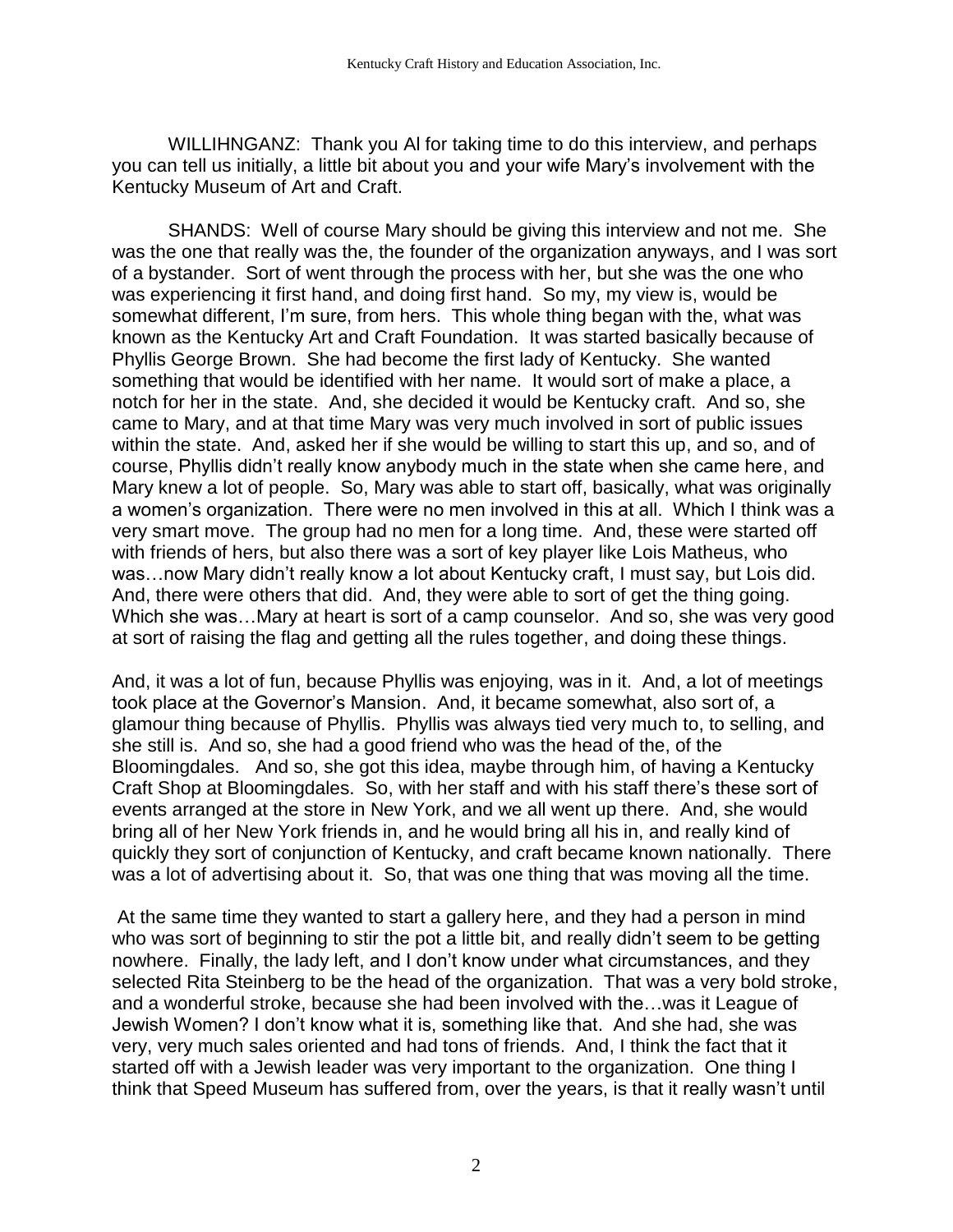the last fifteen years they even had any Jewish people on the board. And, I think that the arts, all of the arts, suffered tremendously unless you get that contingent. Rita was able to do that very quickly. And, all of a sudden they move into this space downstairs. Holly Cook had a bookstore downstairs that was also dying out and that failed. And, they moved into the space. So it was always, although they had shows and the curator, it was always, it was very oriented toward selling. One of the main reasons for this organizations, it set up was to teach crafts people how to become economically self sufficient with their art. And, they had all sorts of seminars, and things like that, to teach. And, they had gotten away from that a little bit, but they keep coming back to it. But, it's really important I think. So, very soon they had a curator, Albert Sperath who knew the craft field, particularly the folk art field here in Kentucky very well. It was off to a really good start.

At the same time…Mary…we had to attend these craft fairs, and I had never been to a craft fair in my life. And so, she was kind of dragging me off to places, to Berea, and things like that. I, and this is what started my whole interest in collecting contemporary art, was through this, and I realized that at one of the craft fairs that she took me to, that there was one artist that was better than anybody else, in my taste. Who was…he is on your list…stopping here. He is, here we go, Wayne Ferguson. And, I became very much enamored with his work. And, I remember seeing it for the first time there, and buying a piece, which is totally unlike me, just to buy something without thinking about it. And, as I took it back to the car, I turned around and bought two more pieces of his. That was sort of the beginning of the end in terms of my involvement with collecting art, really. So, I really owed that to the organization. And then, the collections went on and on. Twenty-five years later we have a huge collection, and basically was Wayne that started it off…and has remained a good friend. We still have a large amount of his work. So anyway, that was going on, and it was…I forgot the question from you.

WILLIHNGANZ: Tell me about the amount to which the Government played a role, in terms of getting funding together, or was this privately funded, or did you see foundation support?

SHANDS: It was founded…it was funded…well I'm a little vague about this. I don't think they got hardly any money from the state at all. Certainly they got no national money. I'm sure of that. I mean, they were always out for grants and that kind of stuff, but my, my perception, which may not be totally accurate, is that basically, that one of Mary's jobs was to raise the money for this. And everybody, everybody on the original board realized that, that was why they were there. I think that very often, when these organizations particularly, when men get involved in them, that they look at this as a kind of prestige thing when they are on the board. And, they'd be somebody that, you know, their secretary or their assistant or something, is going to do things, and give money through the organization. But, not…they don't have to really go out and raise it. And, I think it goes so, goes so much muscle right from the start, that everybody had to produce, because it was a, it was sort of a beginning thing. Nothing like this really had been done before much on that level. That was where the money came from. Mary, Mary herself was always very generous to it, and I think still is the largest contributor to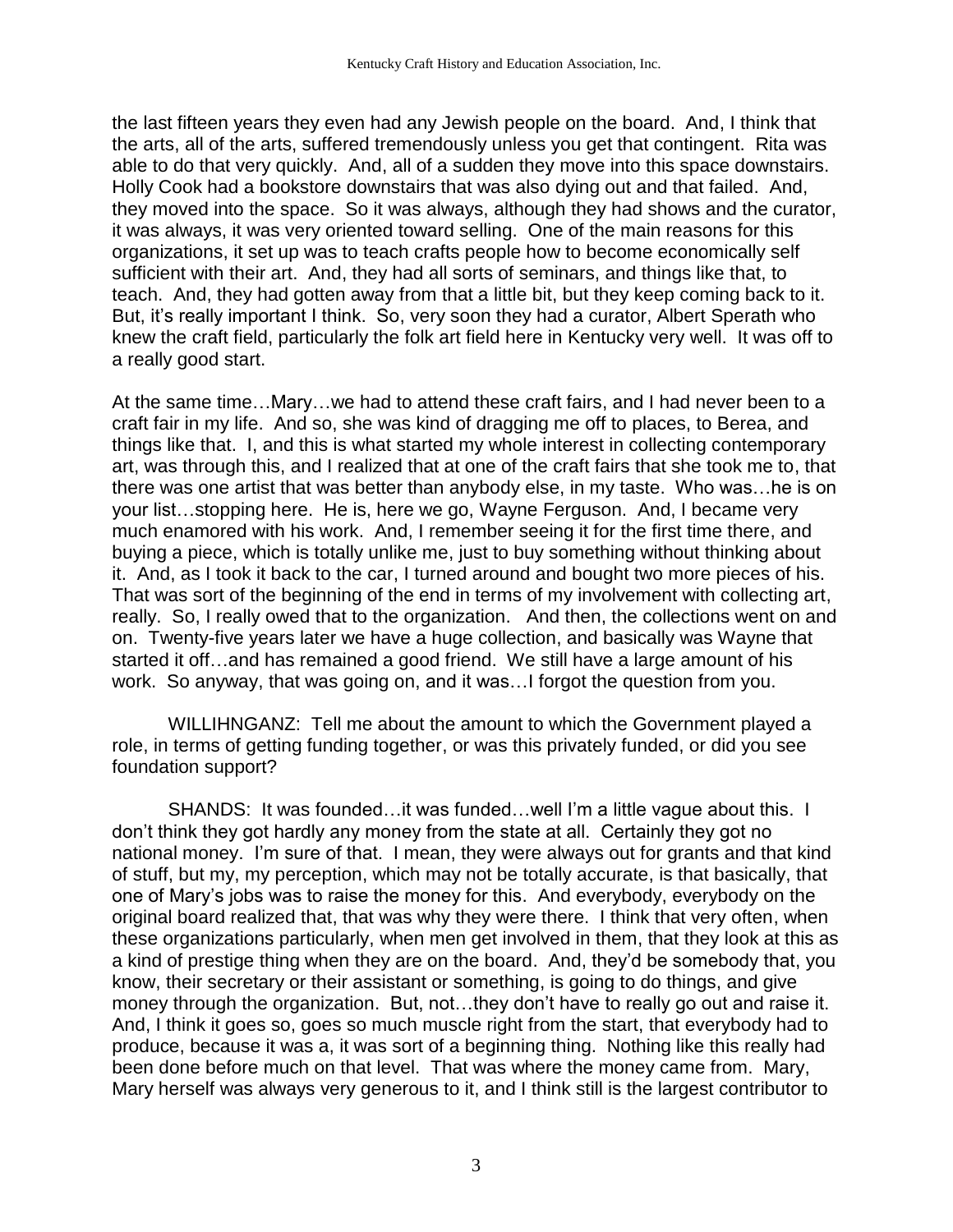the organization. It's, it's still her baby very much, but I think that is where it came from, I think.

WILLIHNGANZ: So it started in this building?

SHANDS: It started in this building. This was…it was sort of odd because we actually owned the building. And originally, Holly Cook had been downstairs, and we rented the space out to them. And so, we ended up renting out space to the Art and Craft Foundation at a somewhat reduced rate. But, it was here in the building. And then, finally, they outgrew the building, and they wanted quite rightly their own building, which they finally were able to raise the money for, and it has just moved down the street. But, this is where it all started and it was here for at least ten years, maybe more than that.

WILLIHNGANZ: Tell me some more about some of the other personalities that were involved over the years, there were quite a few.

SHANDS: Yeah. Well, all the usual suspects (laughing). There were, you know, most ladies with artistic interest. And one reason that made it easy was, that compared to other art, craft art was very reasonably priced. You could start off becoming a collector of craft art without making too much of a dent in your pocket book, or making any serious mistakes that you regretted later. It was in the, you know, this, and also, they would also have these things at Christmas time, where they would have these, sort of, what they called Holiday Dazzle things, where they got everybody in to buy their Christmas presents here. And, we still have a, in terms of presents…we always think about the Art and Craft Foundation first, because we know that, that they really need the money. And, and you're getting some quality thing there that you might not get at a department store.

WILLIHNGANZ: Where you aware, as this was starting up, of other organizations in dealing with craft?

SHANDS: Well, yes. Because, just about this time we began the National Craft Organization, the American Craft Counsel, Government takes some notice of this. They had, I don't know, there was some kind of craft show here…that they sent somebody down from New York for this, and I met them. They realized that, that we were collecting and were knowledgeable about the whole craft field. And, I got on the board of the American Craft Counsel, because of that. So, I was always sort of a messenger of what was happening nationally, to the board, and was very aware of these two entities. And, it was that, that help, and I think, that, really that, what do they call it now, The Museum of Art and Craft…I guess they call it now…is really, in some ways, of having a national model…has become a national model. Certainly in that, certainly top five or ten craft groups in the United States, because they're being expansive and getting into the whole educational side. That's been one of the important things to them.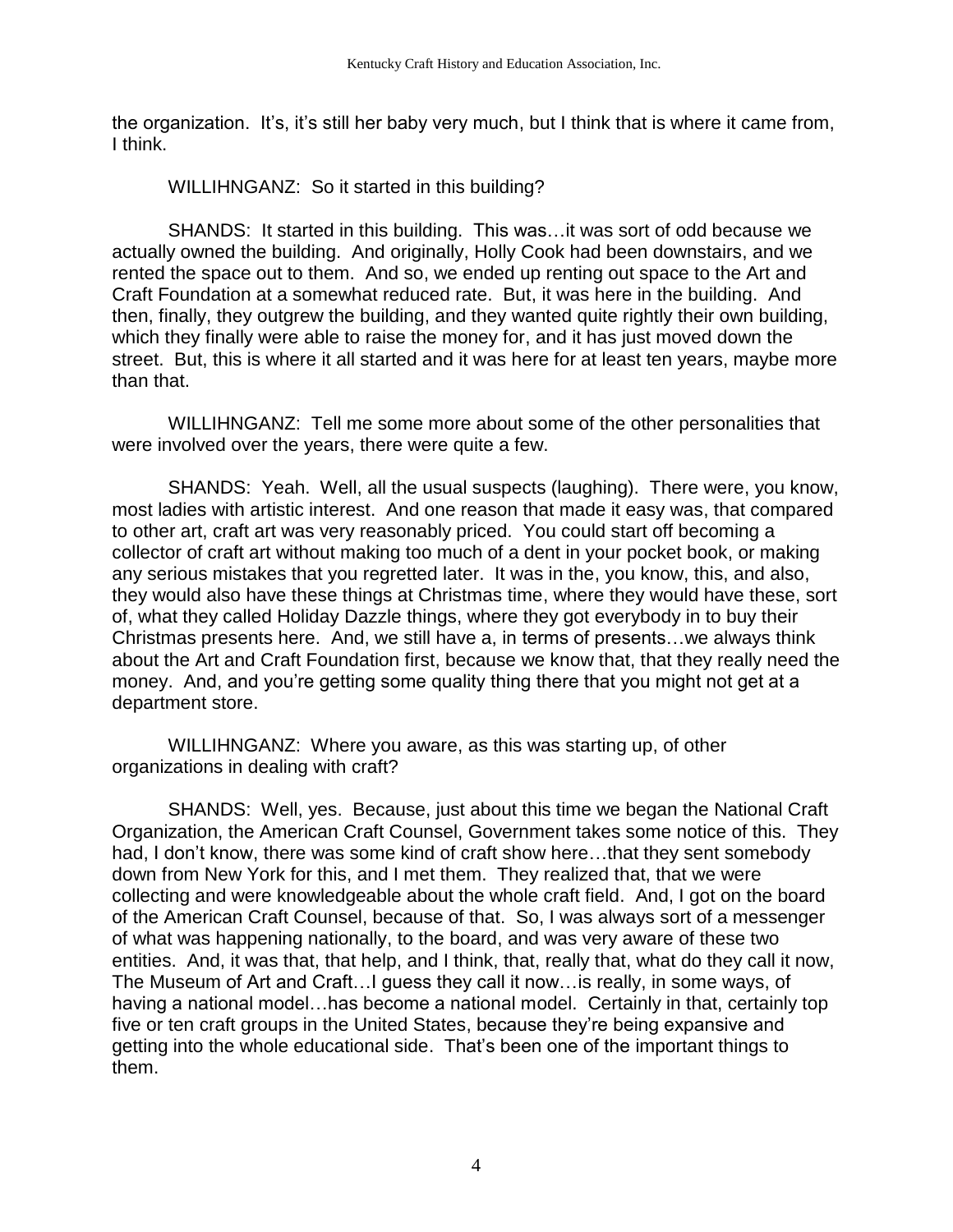WILLIHNGANZ: Well, we've had kind of a unique experience in this state, because we have had, with varying degrees of success, a lot of support from our government. I mean the state government started in 1960 with the craft train. I don't know if you were aware of that at all, it was going for about seven years.

SHANDS: Well, it came here.

WILLIHNGANZ: Yeah. The Guild, basically, that was their first big project. And, they were essentially put together in order to do that project. And, that got a lot of support from the railroad and from other groups, and traveled all over the state. And, made a lot of people aware that crafts were not simply indicative of the culture, but also a way of making income, and hopefully got more people involved. I can't find any way to measure what the effect of that really was, but certainly the government was, the state government was very involved at that time. And, when Phyllis came in, and became very interested in bringing in the marketers, and it changed again, and I'm wondering, you know, when you looked at or started collecting pieces, what type of art where you collecting?

SHANDS: Well, the collection started off as basically, something that was sort of comprehensive, Kentucky collection covering all of the bases. We felt that, we had, in this building…we had a little gallery in our own office. And, I can remember, maybe less than a year, we had a show. We invited people up for cocktails, in the building, and just to lay all the stuff out that we had collected were, you got a sort of smattering of it. And then, we, at that time, we got an apartment in New York. And, we decided to, to emphasize Kentucky crafts entirely in the apartment. And, as a result of that, a magazine, sort of a shelter magazine, came, and did an article about the apartment. Seeing all Kentucky crafts in it and the furniture, everything was Kentucky. We had also…a local designer helped us, called Scott Titchener. Whose died since…and that…so the publicity, there was national publicity. And also, we always said where you can buy this stuff at the end of the article. And, I think, they got a lot of phone calls…this artist from that article.

WILLIHNGANZ: That's great. So, this was I assume, pots?

SHANDS: It was everything. It was furniture, pots, baskets, folk art, you name it. And, we mixed in some Kentucky antiques with this stuff, so it had a kind of rural feel to it, you know.

WILLIHNGANZ: And, as you collected this and you got involved with these different commissions, and what not, what was your feeling about Phyllis George's push to go to New York and sell?

SHANDS: Well, you know, I think Louisville, in Kentucky, is at its best when it gets some type of national attention. You know, it's a sort of down home kind of place. But, it needs stimulation from the outside. And, I think she did a brilliant job in providing that kind of stimulation with, between New York and the national. And also, I provided a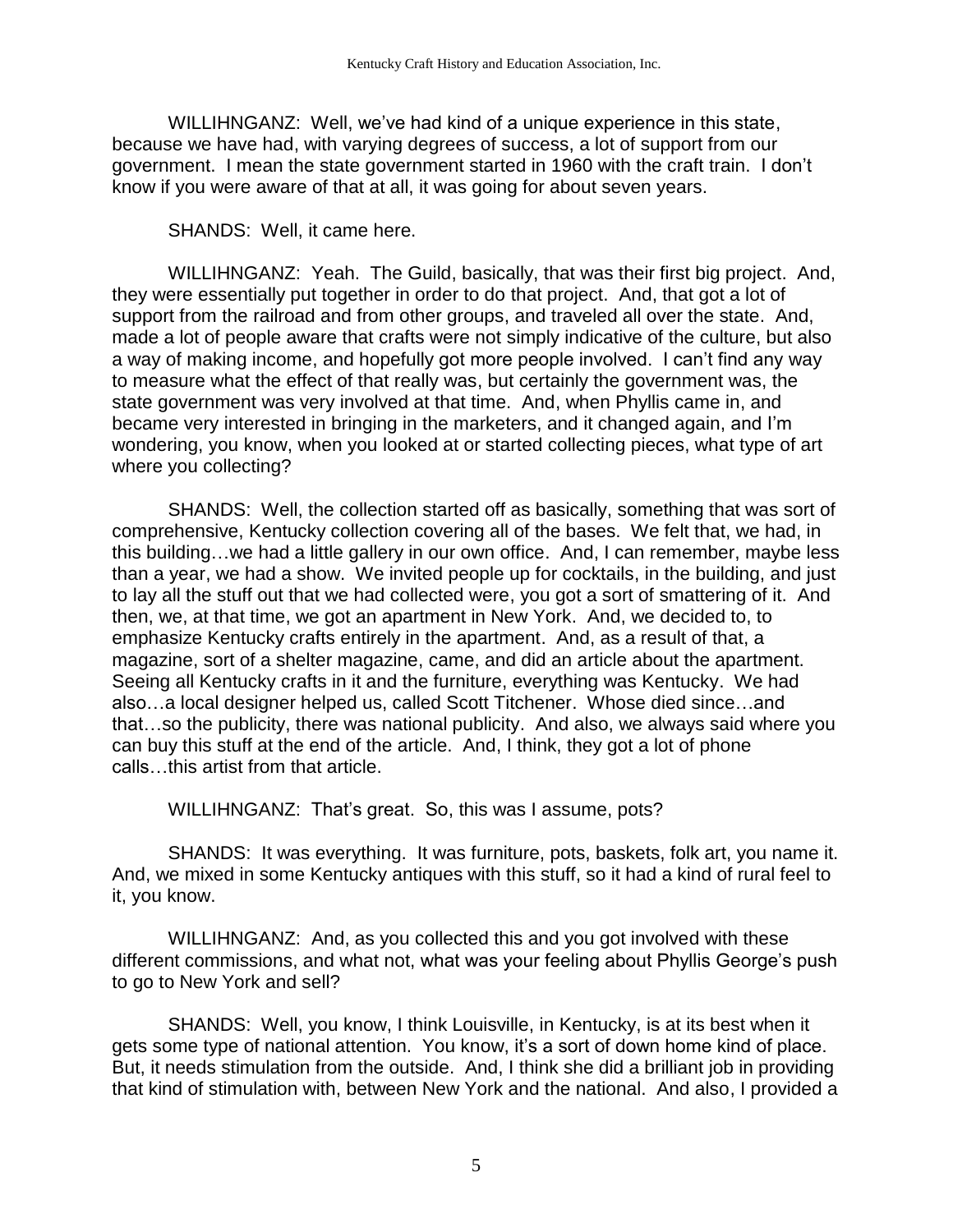little bit through the Craft Council there, awareness here, and so I think that, that Kentucky needs that, and craft needs that, and I think…I mean, we started off with Kentucky Craft. And, the collection began to change as we got our feet into that, to really, ceramics. A lot of…part of it, were Kentucky ceramics and part was national ceramics. And, we traveled a lot in those days. And, we always looked at what was happening around. And so, in putting those things together so that, I mean, you don't want any kind of original art to get isolated, and to think of it just as something in itself. I think this is a problem that all communities that have art groups face in America. You attend to think, well, lets support the local artists. Well, that's great. But, you want to see the local artists against the background, some sort of national background, and that's how local artists get stimulated. That's, and so, that sort of interaction between the two. That's something that has happened more. In the beginning, you know, we were just emphasizing just Kentucky, but I think they've moved now into a somewhat broader thing, which I think is good.

WILLIHNGANZ: So, the energy that you and Mary both put into the whole craft movement…was this primarily for supporting the individual artists over there, or improving the general culture of the city?

SHANDS: Well. I think a lot of it has to do with the individual artist and their art. You get intrigued with a certain artist, and we knew practically all the artists in the collection. We still do. I think that that is, I mean, in a…since you realize that you're helping everybody and the movement, but I think a lot of it is that the, a lot of it is the object itself. Often, you are sort of enchanted with the object, and, and the person that made it, you know.

WILLIHNGANZ: How much does the history of the art itself, in addition to the history of the artist, does the piece affect your choice to be involved with a real collection?

SHANDS: Well. I'd say, you know, if our collection has any problems, it is that it has, it has a lot to do with personal taste. And not...we are not really curators. And, I think that if we had a curator to do our collection, it would have been very different. I think that…we once had a show of all our ceramic arts at the Speed Museum, and they sent down a very sort of high-falluting arts writer to review the collection. I got a telephone call from the head of the Arts Council saying, "Look. We are not going to print this". It was not very flattering, and the reason was it was all about our personal taste. It wasn't about that, you know, we had some sort of specialized knowledge about craft or ceramics. It was just what appealed to us, and, and of course most people who are writing about art see it as much more of a historical aseptic terms. It…but that, that part of it…I mean I'm not a professional curator. And I want, I want the art that we buy…I'm going to live with, and for instance, in our collection, we have no storage at all. I've never been interested in storage. A lot of people just buy stuff because they think it is important, or something like that. And they, it might never have been seen, you know, it's just in a storehouse somewhere. That is of no interest to me whatsoever.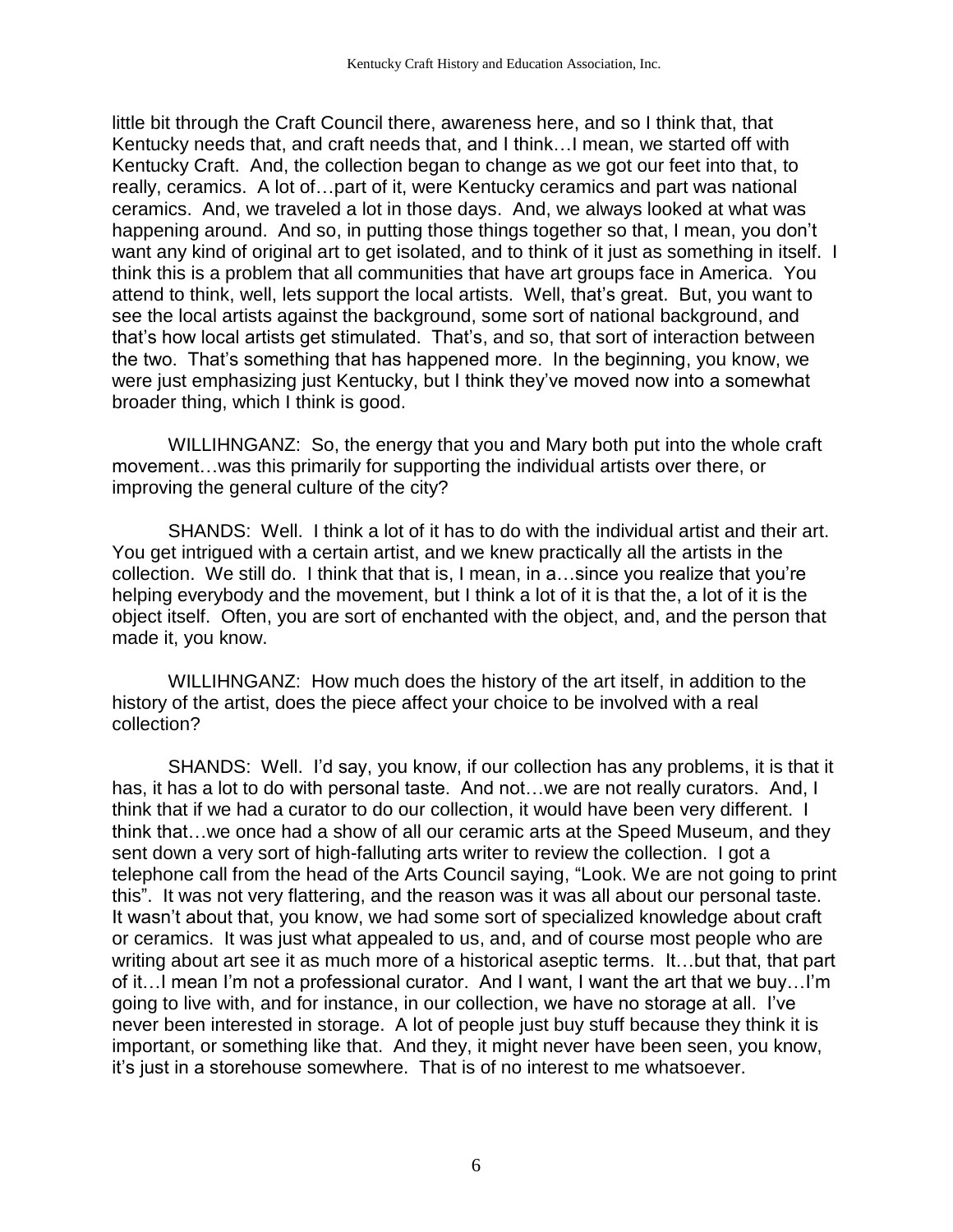WILLIHNGANZ: Well, with that being said. What do you like?

SHANDS: Right, right, right. Well, I mean, I think as time kind of…I guess why craft sort of got to me in the beginning, was that I'm very interested in things that have a sort of earthy start to them. What, what sort of comes from the bottom up is much more interesting to me than what comes from the top down, things that are more cerebral, or just have to do with ideas. I'm very interested in materials, how artists use materials, that even I want to touch the stuff, you know. Or, it's a very kind of sensual kind of feeling about the art itself. And, I think that, that, that craft, the folk art did that for me in the beginning. And then, I realized what I really was interested in was ceramics, because that was from the earth. And, I've never had any interest in glass. Glass just bores me to tears, because it's much more cerebral.

WILLIHNGANZ: That's interesting.

SHANDS: And, it's cold, and it's cerebral, and it's distant. And, it wants to be distant. And whereas, the way the craft, or ceramics are much more towards you, and then, what finally has ended up as basically sculpture. And, that's what I discovered was, was my main interest. And, this is what the collection is now, is sculpture. But that, but unless I started off with craft I probably wouldn't have gotten there. I think I would have been a little fearful about venturing out ascetically into the realms I really didn't know much about. But, I developed the confidence as a collector. As I knew from crafts to ceramics to sculpture. And, I still love materials that the piece, and how it is made, is still extremely important to me. It's not just, it's more cerebral than it was, but still has a very much of a craft bias to it.

WILLIHNGANZ: I had a great interview recently with Mary Reed, who is a corn shuck artist, and she takes these shucks of corn on her farm. She collects a lot of them, and dyes them, and trims them, and then shapes them, and forms all sorts of things. Angels and figures and different things, and she said that what she's encountered is, that when she is selling this, that the people always want to know about the art form itself. And, of course, corn shuck dolls and corn shuck art actually goes back to the pharaohs. It's hard to believe this, but apparently this is a very ancient art. It's been done by American Indians and Europeans all over the world. And, I just wonder how much of your interest in art has come that way, through knowing the story and history of the particular pieces that you have.

SHANDS: Well, probably some. But, I mean, no matter what the…I've had a very immediate emotional reaction to objects and also to people. I, you know it's sort of on the list or not, you know (laughing). I, I don't know, that, that I'm not moving to exactly to what she is saying, I guess. I mean, I don't have to know a lot about it to like it, you know. I either like it or I don't (laughing).

WILLIHNGANZ: Now, with Wayne Ferguson, a lot of his art is social commentary, and he has very strong and very clear obvious political feelings. Is that part of his appeal for you?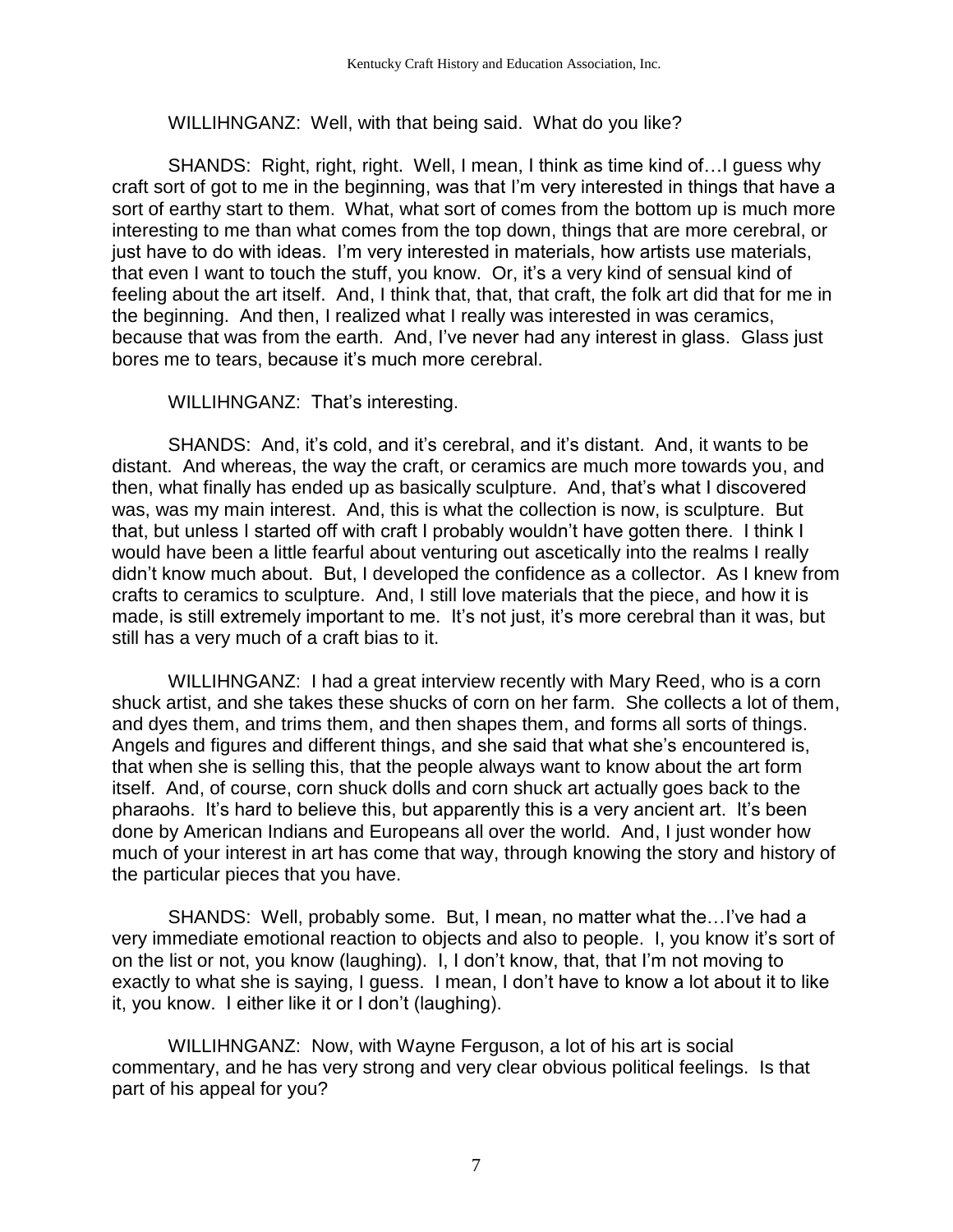SHANDS: Well, I think its part. I think as a person I mean…I, I, I think that how the artist's personality comes through the work of art is a great interest to me. I probably am not as wildly liberal as Wayne is, but I love his art because it is. And also, he's that, you know…Wayne is kind of out of the box. And this is what, this is what interests me in art. That's why I'm interested in collecting art, that it takes you out of the box. You have a, sort of, set way of thinking about things, and your friends tend to think like you do pretty much, and. But, an artist is what challenges that and, and moves you into another direction that you didn't realize. You…that, that is part of you, too. That's something there for you that you might not face everyday, but it's important in your perception of the world.

WILLIHNGANZ: When you collect items and whatnot, and add them to your collection. Does that then become part of your living space in your home?

SHANDS: Absolutely. The home…you'll have to come see the collection sometimes, because it... we got to the point we were living in a, in a 19<sup>th</sup> century farm house, originally. We started collecting this art, and it just wasn't working in the house. It was too big. You couldn't get a way to look at it. It was…the house itself made such a statement. It was such a confining statement. Everything was very rectangular. And so, we ended up building a house for the art. Which was a fascinating process. It is basically, it is kind of built as a house museum. It was built for two people to live in, my wife and myself. But also, it was built for a very large art collection. It, but it's that, to me the art, the architecture and the landscape are all a part of the same thing. So that, that, and also, I think a lot of it what's, you know…having a big art collection is like having a large dinner party. You want, you know, everybody the same. Even on some bad boys who can still…you don't want too many of them, but you want some of them (laughing). And, that's really what I see our collection as. They all, the, all the works of art…I have a very strong emotional tie to, and it's important what you put next to what. Because there is going to be a conversation that's going to go on. And I, and also I don't want too much.

The two collections that I dislike the most, where there is too much art in the collection, you sort of feel like you want to get out, because it's impending on your space too much. Or, what I would call blue chip art. You go into apartments in New York, and these very rich people have bought very expensive art. Which is highly saleable. They, you know, that maybe not this year, but certainly last year, that they can take any of this to auction and get much more for it than they paid for it. And, it all has to do with ego and money. That's the danger in art, and it's always been there. But, I think it's gotten worse in the last generation in America. And so I, I, the art that interests me the most are really…is, is art that is domestic. That is intended to be domestic. To give you some examples, I mean the, a collection that is on a totally different playing field than my own. But, I'm very fond of the placing of the Frick Museum in New York. This man…he built the house for the art, and of course, you know this is real, real, class art. It is fantastic. I don't inspire anything like that, but it was…it was for certain compensation. And, I think that, that, that's the kind of art that we buy. Is art that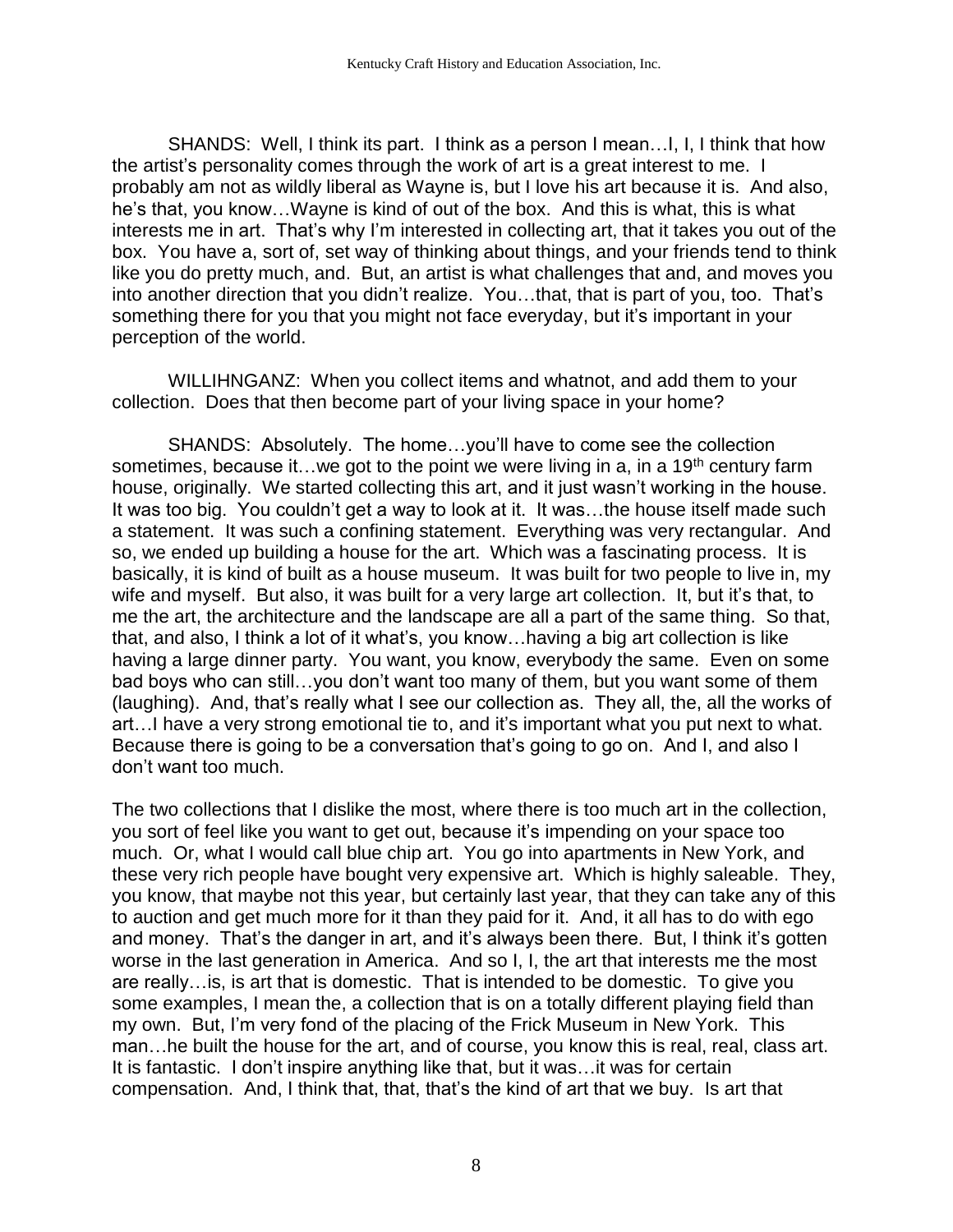makes you want to stop and look at it. And, and there is an old fashioned word that we don't use much more, called gaze. You want to be able to gaze at the art and, and to figure out what the message is for you. And, the message is always changing because you're always changing. You'll always see new things in the art, and you shift things around a little bit, so you get some feeling about that. But it's, it's, you know, its something that is intended for the soul. That, that, and it…so finally it…you enjoy having people go through and see it, because they see, they are excited about it. They see things differently than you have, but it's fresh, and I think that that the art that interests me is art that stays alive, which you, which you can never totally comprehend. There's always something in it. It's just beyond you because it's always something in the artist created is just beyond him or her. It's a, it's a, like life itself. It has…it takes a life, you know, you can never encompass life or, or control life. You know, and that's what you want in the art. You want the art that continues to live and to puzzle you in a certain extent.

WILLIHNGANZ: Now, there's a couple, I believe, they're on the Speed Board. Adel and her husband.

SHANDS: Leonard.

WILLIHNGANZ: Leonard.

SHANDS: Yeah, yeah, yeah.

WILLIHNGANZ: Have you been to their house? I'm surprised to hear you say you don't like glass if you've been to their house.

SHANDS: Well, they, they, they like glass, they still have, they just don't collect glass. They collect pottery. They collect some sculpture, but they, but I don't know glass people. That's fine for them (laughing). I'm delighted. I just don't. Some of my best friends collect glass (laughing).

WILLIHNGANZ: Well. I've seen a variety of houses, and how people choose to set up their home always interests me, and frankly, it humbles me a bit when I look at my own, and what I haven't been able to do. Starting to collect things, but it is a way of basically explaining who you are by putting things out there which represent your view of values, and cultural norms, and a lot of other commentary. So, I'm always interested.

SHANDS: Well, also I like things (laughing). Things interest me a lot. I, you know, you have to tailor your interest. You know you can't, like…when you get interested in things, you have to, you have to eliminate the things that really don't make the statement. You know? And I find that is important to create breathing room.

WILLIHNGANZ: Now. Is your collection pretty much static? Do you change over a lot?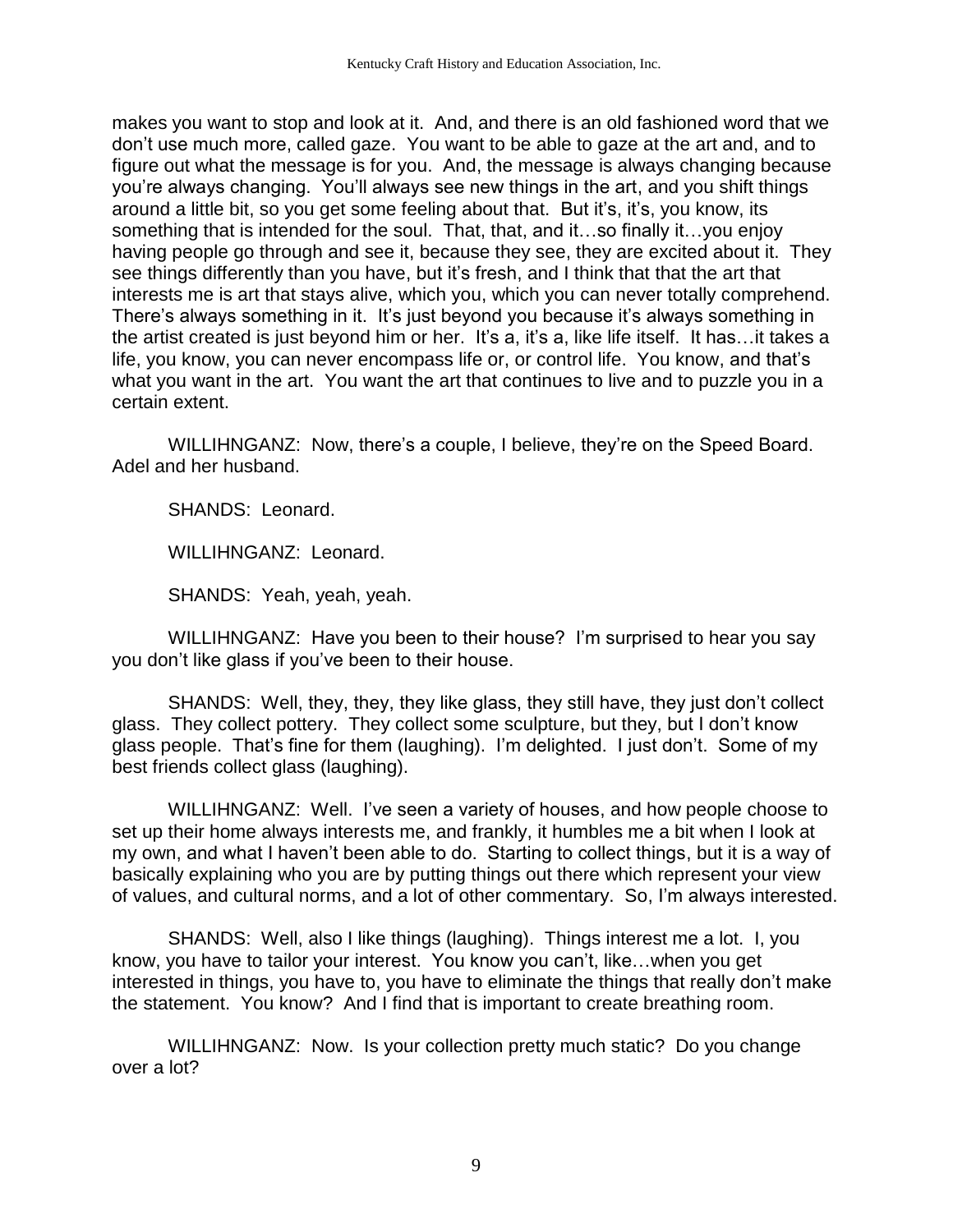SHANDS: Well it's, well it, over the years it sort of, it's like particles settling. I move the stuff around in very different configurations, and different ways over the years. And finally, I discovered how I really like it. And so, that the, the big, the bones of the collections will not change. We change small things around, and of course, every time you buy something, there is something that has to be rearranged, or go or something like that. We are now moving outdoors because the house is pretty much the way I like it, and I'm not going to make any major…not likely to make any major changes. But now, we are doing conditions with artists where the landscape becomes part of the piece itself. And so plunking right down in a field. The…you have the artist come and look at what's been done before, before them. And, they look at the landscape and they, they can place the art wherever they want to place it in relationship to landscape and other pieces of art. And so that…that interests me a lot because it brings the…again the whole out…outdoors in, and there's a lot of art that looks really…that suggests the outdoors that looks better indoors, because it's, it, you set up attention between outdoors and what's indoors. That makes it interesting.

WILLIHNGANZ: Tell me about other organizations that you may have had contact with about the Highlight Guild artists. How have they shaped craft in this state?

SHANDS: Well. I'm pretty…I'm not very knowledgeable about that. I mean, I'm vaguely aware of some of the things that they've put up, that I've been asked to contribute to it, but I'm not. I think one thing that I think is encouraging right now, is there is a committee for public art in the city. Which I'm sort of vaguely aware of, but it's…I think they have gotten a person down there from…who does this in New York, to advise them on public art. And, you have to work through our Mayor, who isn't very interested. And, he has this horrible phrase, "Artsy Fartsy", which he (laughing) loves to bring out. Maybe he's changing. I don't know. But, I mean, right now, for instance, at the area they are talking about putting a piece of art in front of the area. Well, I don't know what that will produce, but there, this committee of the kind of the brightest and best here locally, who are knowledgeable about the national scene. And, I think that, I think that is very encouraging. But, the other stuff I'm not so aware of.

WILLIHNGANZ: Okay, well there has always been the sort of, almost a differentiation between the craft people and the real art people, and you look at the Speed Museum, which of course, you have been very involved with over the years. And, how many artists in the Speed are actually Kentucky artists.

SHANDS: Well, not so many. The person that did this best is, unfortunately, has gone. This is Julian Robson, who used to be the Curator of Contemporary Art and Speed Museum. And, he was very, very good at seeking out local artists, but, always combining them with national artists. I think that, you know, there is sort of tension about local artists that they're not paying enough attention to our art. We're doing all this art and no body knows about it. But it's, but you don't want, you don't want to ghettoize local art. You want to, you want to put it with national pieces that, you want the local artists to be able to see national pieces. To go to museum shows in New York, and whatnot, and get excited about what's happening outside, and bring that, that drive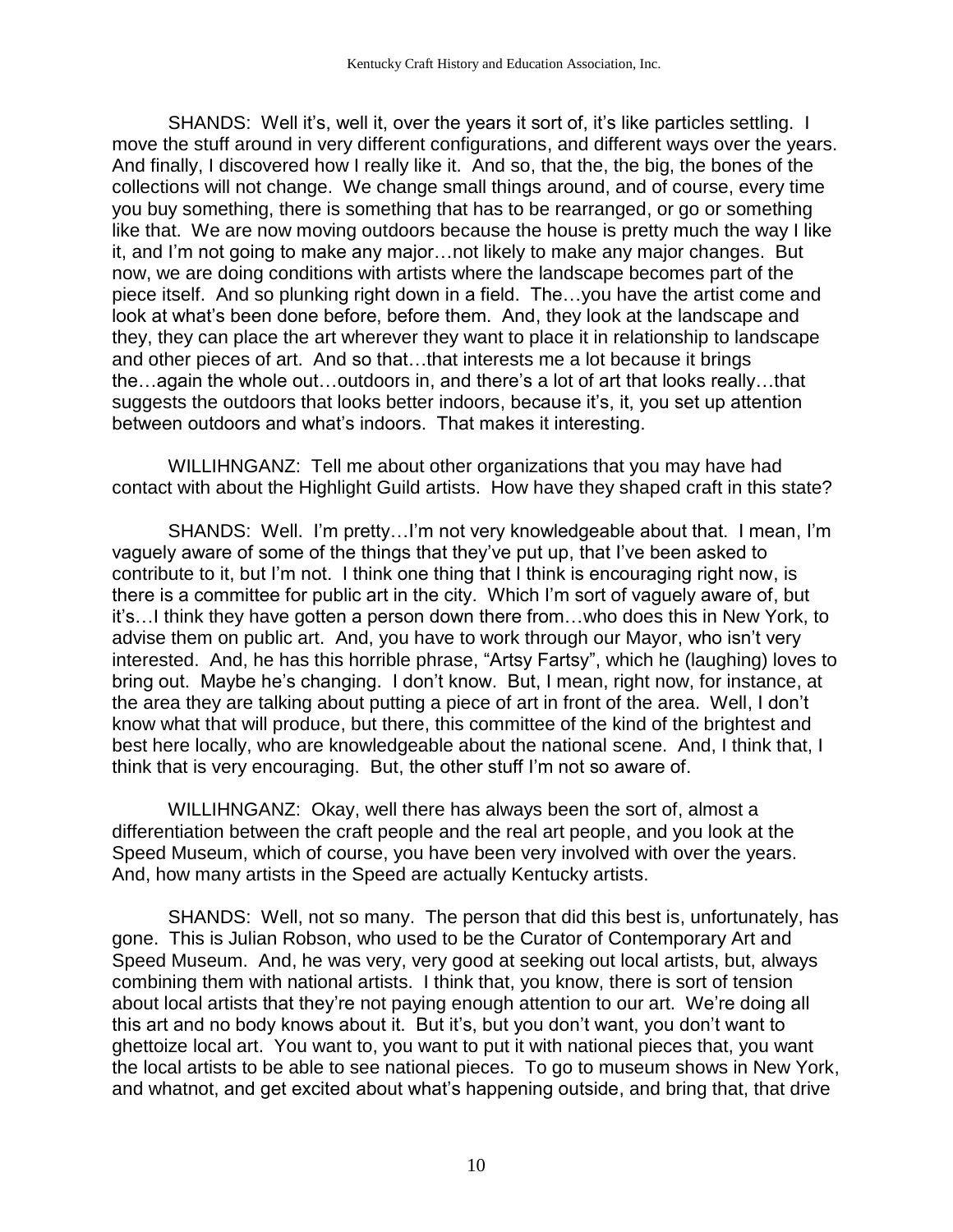back to the local scene. So that, that in the old days they used to have regional art shows at the Speed Museum. They've stopped doing this a long time ago. But, I think they were ghastly. Because it, it tends to bring out the lowest common denominator. There's no, there's no, nothing that holds it together. It's just the region itself holds it together, but I mean you…stuff like southern art doesn't interest me a lot. I mean, there are museums of southern art. And, you know, that's okay, but it…it can't be the last word. I mean, you can ghettoize it for awhile, but then it has to be combined with other things that are going on (coughing).

WILLIHNGANZ: Now, what's your feeling about, for instance, the St. James Art Fair?

SHANDS: I don't go. Art fairs, I think, on the whole, are pretty discouraging from my taste. It's all what sells. The, the, you know…never underestimate the public taste (laughing). It's pretty ghastly. And it's…and also over-commercialized, you know, and it's too much of everything. It's too many artists…too many people. You can't really take it in. You know I would rather spend my time doing other things. It's too much like a circus, you know.

WILLIHNGANZ: Well, it has that aspect about it, that's for sure. My concern has always been that it's so poorly represented of what I consider craft work.

SHANDS: Yeah sure, sure, sure.

WILLIHNGANZ: It's much more people who are very artistic who are at the high, high end, who come from California...all over. And, I just have questions. Is this real craft from the people?

SHANDS: Well. I think one of the problems with art, there, there are too many artists. There are too many artists. There are too many galleries. There are too many artists. There's too much of everything. There are too many people in the world. And it is, and now on top of that we have, we have this sort of international sort of art where it's not just American art anymore. The art fairs…there's stuff from Japan, India, China, everywhere. China…look at the big impact of China on the art world. How can you take all that stuff in, I mean the human mind. I can't take it in. I mean artists demanding it and makes you want to stop. And, I think, in the old days, when everything was less, you really had more in many ways. And it all becomes about selling. And then, people with tons of money won't…are afraid they are going to miss out unless they buy it today, and the price will be doubled tomorrow. And they just, and it's not just a very seemly scene. I mean, you know, commerce and art have always been connected. But, I think we, we, you know, we, we sort of turn the spigot on this stuff, and now it's pouring out (laughing). And, you lose the personal aspect of it. And, people become much more concerned about making money than doing their art. I mean, art world, by its nature, except for a very few artists, will always be a kind of a people living on the edge. You know, people, you know…but that's, that's why they are good. You know, and I think that we, we spent. I mean you don't…you want to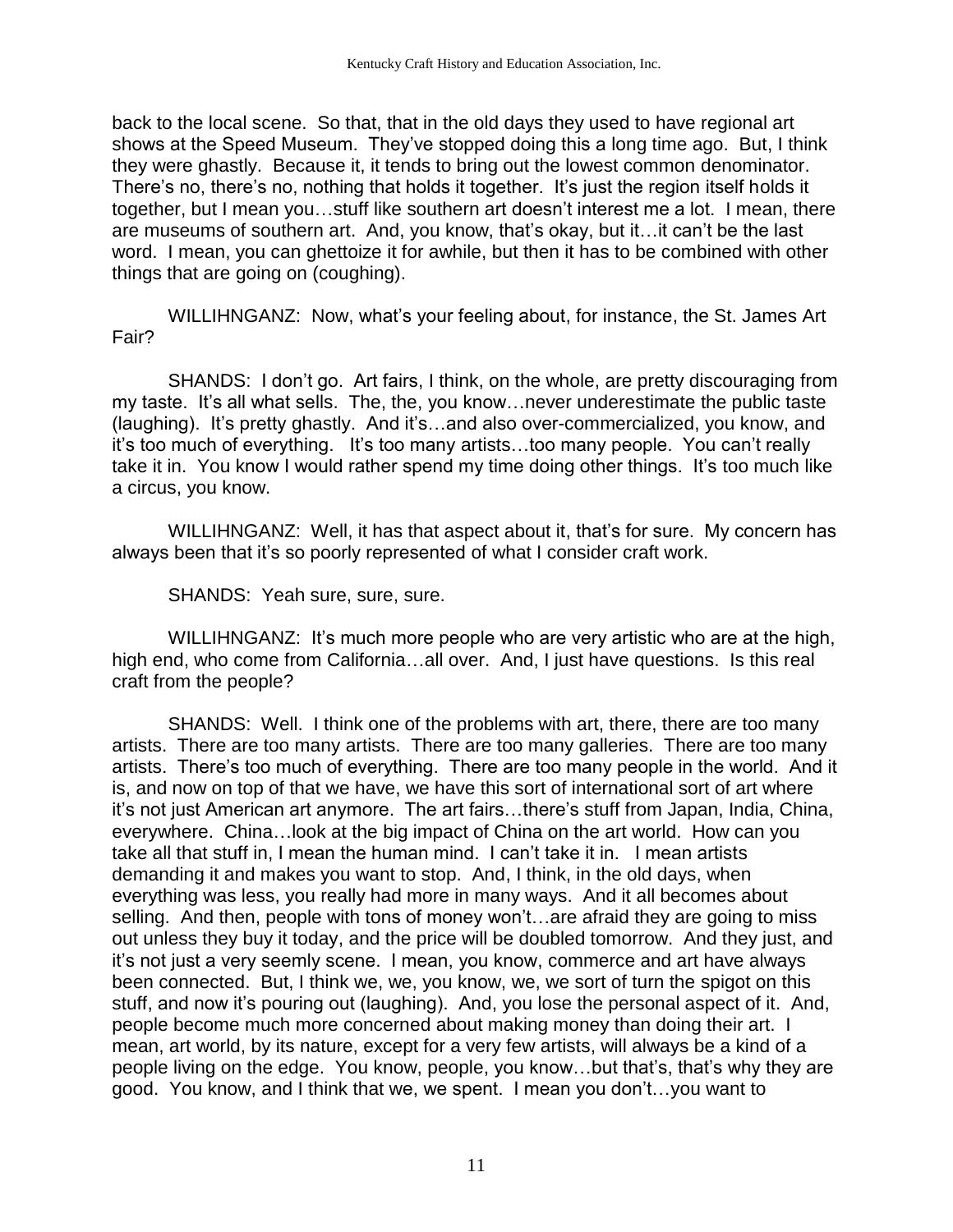encourage them to be self, self supporting in that kind of thing. But, but, but I thank God that Bybee didn't do that, you know. It remained what it was, and, and the future will be far more valuable and interesting. That's…suppose George Orr had done that (laughing). You know George Orr? He's a, he's a very highly respected potter, around the 1890's in Alabama somewhere, and his stuff now, it's in museums. But, you know, he was very clever. You know, if they had gone to him and said, you know, we'll make a company out of this. He wouldn't, you know, wouldn't have been the same. You know.

WILLIHNGANZ: Uh, huh. Yeah. I looked at some art, Chihuly glass.

SHANDS: Oh my God, awful, horrible, awful, awful. He didn't. A lot of time he didn't even…I think somebody else is doing it, totally.

WILLIHNGANZ: Yeah. I think he has whole shops.

SHANDS: Yeah, it just turns it out. And the sad thing, in terms of what's valued in America art today, that's true. I, I've been to Jeff Coon's studio in New York and he had, it's a factory. He has, while I was there…I was with a group from the Museum of Modern Art. He was working on five paintings. Huge, huge paintings. Each painting had five artists working on it. He has two artists that are just mixing colors for him. And, and these pictures are selling for millions and millions of dollars. There is another room that just has nothing but sculpture. And, and the same thing. Is just turning it out, it's, it's a factory. And, and, and it's crazy. You know, I wouldn't buy one of those things in the world. You know, but people, or you know, get on this band wagon. They've got to have Jeff Coon's art. Or Damon Hurst, you know, people like that, you know. It's dreadful I think.

WILLIHNGANZ: Now, in your collection I assume you have sort of broader range of people and?

SHANDS: Uh, yeah. We have evolved. I'm interested in artists with no career. I'm interested in artists that are not necessarily household names, but are professionally known by other artists. I…when the artists come through our collection, they always ask them, "Who are the artists that you can see in this collection?" And I go and visit those artists. And that interests me a lot. I'm…we have a lot of women in the collection. I'm very interested in, in women's art. I think that, that, and I can't tell you why exactly. But for some reason, many, many of them, and certainly at least half of the artists which are unusual in the collection are women artists. But it's, I forgot your question (laughing).

WILLIHNGANZ: Well. I really was just talking about the whole issue of how you choose.

SHANDS: Of how you choose, yeah, yeah. Well. I mean, one kind of leads you to the next, I would say. Right now we have two collections that are in the works. One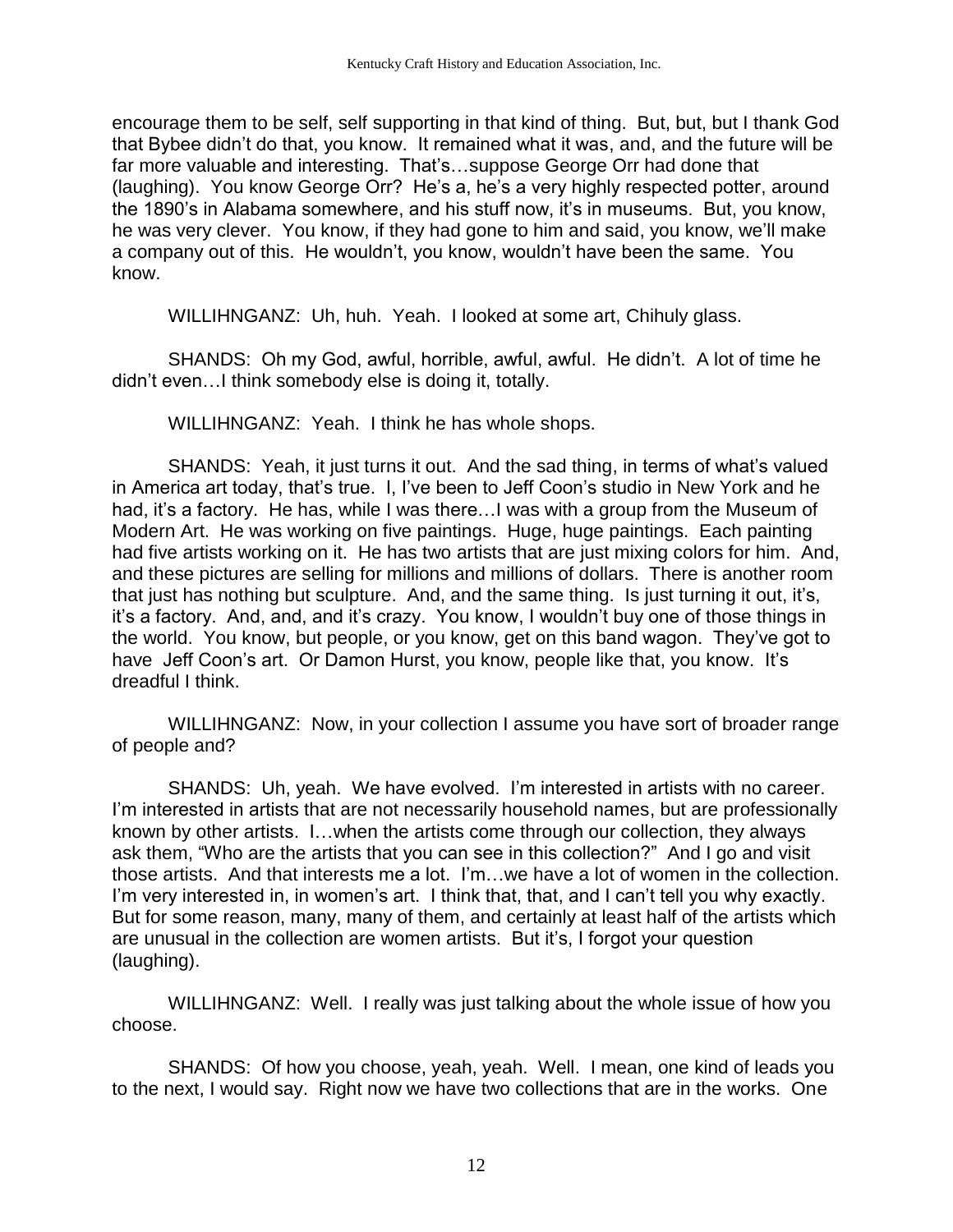is a sound commission. I never thought I would do that, necessarily, but it's a woman who is from Scotland, but works in Berlin, and she has been in the Carnegie International. Here's a good example. I mean she is a woman; she's probably late 30's. She's, she's had several new art shows. She's been in the Carnegie International. She works in Berlin, which is a great art center today for a well known international artist. And she does sound art. She is, if I mentioned her name to a curator at a museum, they would say, "Oh, yes. I know who she is." But she's not…I mean nobody has ever heard of her. I mean, you and I, her name is Susan Phillips. That's who she is, you know. But, she's very highly respected in the museum world particularly. And she is working on a commission now. It will be the largest thing that she has ever done. It has three outdoor sound pieces. It has three locations. Each one is different. There are three terraces at our house, and when you walk up to this thing you're presence activates the sound. And you hear singing. But she is singing different songs and different places. That's an example of the kind of art that interests me. Or another, the other thing we have in the works, an artist named Pollensa, who did the, you know, the Millennium Park in Chicago? It's huge.

WILLIHNGANZ: I've heard of it.

SHANDS: Yeah. Well, anyway, he did it. He was commissioned to do a large piece for that, and he's commissioned to do an outdoor piece for us. Again, unless you're a real art rat, you're not going to know his name. But he's, he's working on a piece for me right now. Like the best example is, is a, let me think of her name. Oh gosh, she's international, and we have her in our collection. Anyway she's, she does pots, but she does, she can make them anthropogenic. You look, they're still pots, but they look, they look like people. They suggest people.

## WILLIHNGANZ: Really?

SHANDS: But, she doesn't go. She never wants to lose the pot form in what she does. And it works extremely well. She pushes it as far as she can go. But, she doesn't go over the line to try and do something that she really shouldn't be doing unnecessarily.

WILLIHNGANZ: How do you determine what they shouldn't be doing?

SHANDS: I think it is totally inexplicable. It's something that's, I mean you…like if you are a writer, where do the words come from? You know, I write a lot and every week, and I, and words come to me. My God, I'm shocked. Where…that is a word that I never use, never think of, and it's just the right word. You see. And, and you don't', it's true with artists you know. Where does this stuff come from? It's just there, you know. You can't, can't explain it, possibly. Its beyond, this whole thing is beyond you. That's what makes it interesting. That's why you are an artist.

WILLIHNGANZ: Should we be doing more in our educational system to make people aware of craft?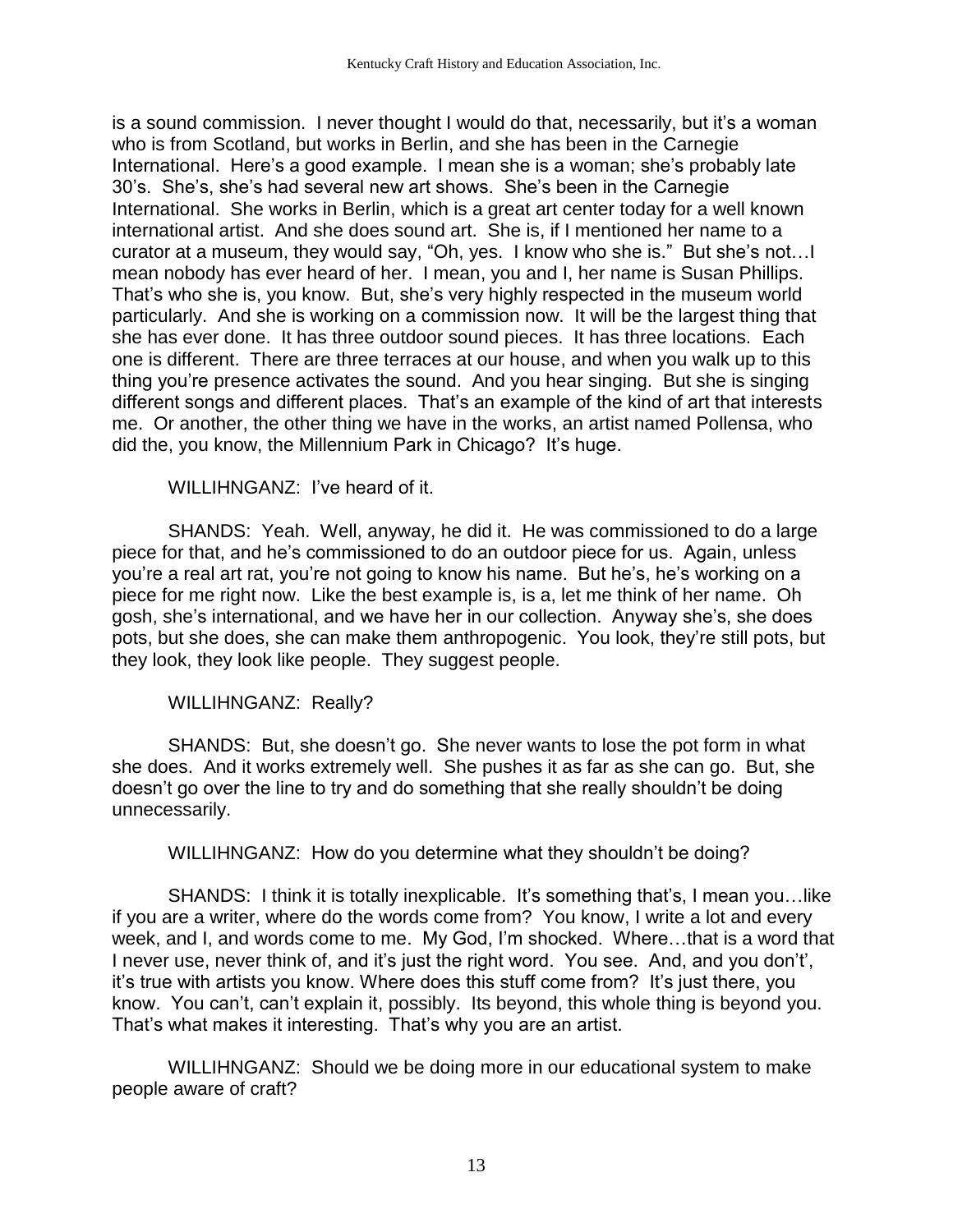SHANDS: Well, I think so, absolutely. I mean, I think that it is so sad that, you know, that the art and music are the first thing to go in the educational system. It's pathetic. And, and so you get, you get a kind of dumbed-down populist with no, no historical background and nothing. I mean you look at how, for instance, how dumbeddown architecture had become. Because, we don't have any real architecture, we just have builders, and they get the stuff out of some bodies. And the stuff looks ghastly. You wonder, you know, in fifty years or one hundred years, what people are going to think of this stuff. You know it's ghastly.

WILLIHNGANZ: I certainly agree with that. There are some terrible buildings.

SHANDS: Awful, awful. Awful buildings and it's so sad. Because it could, you know, for the same amount of dough, they could have built something interesting.

WILLIHNGANZ: The Humana Building I think is wonderful.

SHANDS: Wonderful, wonderful building.

WILLIHNGANZ: Terrific building.

SHANDS: And, one reason I remember going to the…when they had the opening of the building, and they had a huge dinner party at the top. Michael Graves was giving a presentation, and he spoke, and said it's been wonderful working for the met issues. And (laughing), and that's what it was. You know, saw the gains, and they were high-flying days at Humana. They gave him total scope. Do what you like. And, he used very gorgeous expensive materials. Which make it look really good. You can see what he did in Portland, where he didn't have that luxury, and it doesn't look good, it's all falling apart. It looks ugly. This, this will be looking good forever. Yeah.

WILLIHNGANZ: Well, in thinking about what my goals were, trying to get a certain perspective on what the contribution of the Kentucky Museum of Art and Craft has been, and where do you see it going in the future?

SHANDS: Well. Well, first of all I have the best thing that can possibly happen to it if the, if the American Craft Council decided to move. I think it would be really, really exciting, because that would give all the stimulation…because I mean…the magazine. They publish a magazine which is a national magazine. It covers the whole gamut. I think that, that would be a sort of wonderful trickle-down experience between the people and the magazine. The magazine staff would be here, and, and that…you would get all that stimulation, I think. I think that that needs that a lot. I think that that it's going through a period. A sort of aging period, the organization. Which has lost a lot of its initial vitality that it had in, in that everybody had to pull their own weight. And now the board, I think a lot of the members are there, because it is a very established organization. And, I don't think that there's as much work produced by the individual board members as was true in the old days. I think they have to kind of reinvent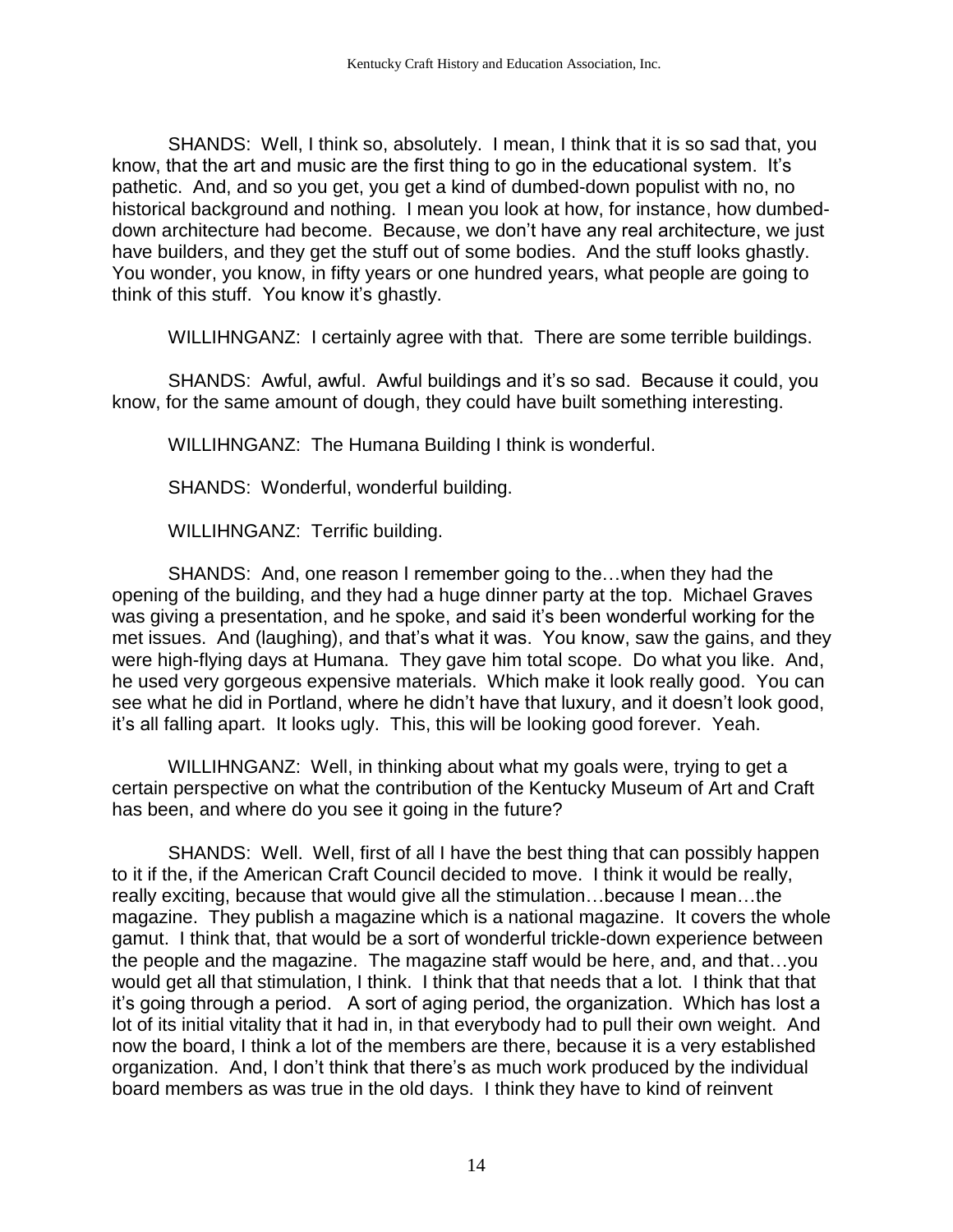themselves in a way, and I think I mean the Bourbon Ball is an example. I think because the Bourbon Ball has become, because that's their main fundraiser. But, they had to join with this film thing last year, which was, I think, was a disaster. I don't think they are going to do that anymore, but it's, it's…and a lot of this…they are still relying on a lot of the same people. In the beginning, to keep the thing going, and that, that, they need new blood. And, but Louisville has changed a lot. It's not like it was when the organization was started. And of course, all arts organizations are having these huge problems. Well, they always did, but the problems are worse now because of the economy. I've kind of pulled away from it. I mean, I've sort of done my own thing there in a way. I mean, I'm very interested in the organization, but I, I'm an honorary board member. But, I don't go to meetings really. I, I hear about things that are happening. One of the interesting things, you know, we are going to change the name of the organization. We went through…I'm not sure if you are aware of that, but it was going to be changed. Marlene wanted to take the word craft out of it.

## WILLIHNGANZ: Really?

SHANDS: Yep. So we went through a period of being, of it being called the Kentucky Museum of Art and something, Design. See, they took the name out of it in New York. It's now…it used to be called the Craft, the American Craft Museum. Then they became the Museum of Art and Design, and they moved…they moved the location up to Columbus Circle. And they got this…a lot of controversy involved, but they finally got the, got the building, and its open and operating. In New York, the word craft is a no-no word, because it's, it's thought of as being inferior. And, there is no craft guilds in New York. There used to be a craft guild in New York, and I used to, we used to buy a lot of our stuff from them. But, it went out of existence. And so…and if you are trying to raise money in New York, avoid the word craft. If it's in Kentucky, keep the word craft. Craft is really important to the sort of self-knowledge of the state. About who it is. And so, it has a very old and revered name in the state. Even though it's a lot more than brooms and baskets (laughing). It's how people think about it in very nice terms. I think that, I think that the success is really the, how ingenious they are about marketing, and also about…mainly thought in the galleries and shows that they put up. And, I think that they have to be very selective in, and careful about, what they do and, and there's always a big problem about…I used to go to meetings there, and what the process is on how you decide what the shows are going to be. I mean, do these ideas for these shows come from the curator? Do they come from a committee of the board, or are they coming from the director? Who are they coming from? And so, I think, I think there's a fair amount of confusion about the, this sort of esthetic of what they are trying to do. And, I think that that needs to be clarified. But I, I think that they still get good crowds down there for the shows. I think there is still a lot of interest, and I think, I think also that, that the craft has always been a form of art that the public can relate to more easily. That, that the, that the fine arts, particularly ones in view with modernism are difficult for people to, who are not knowledgeable, to grasp. There is something, something familiar about crafts that…and also they're in terms of collecting, they are affordable. I think that I, I do think whether you're talking about the Speed Museum or the Museum of Art and Craft. I think that, that, collectors are crucial. So, I think that,